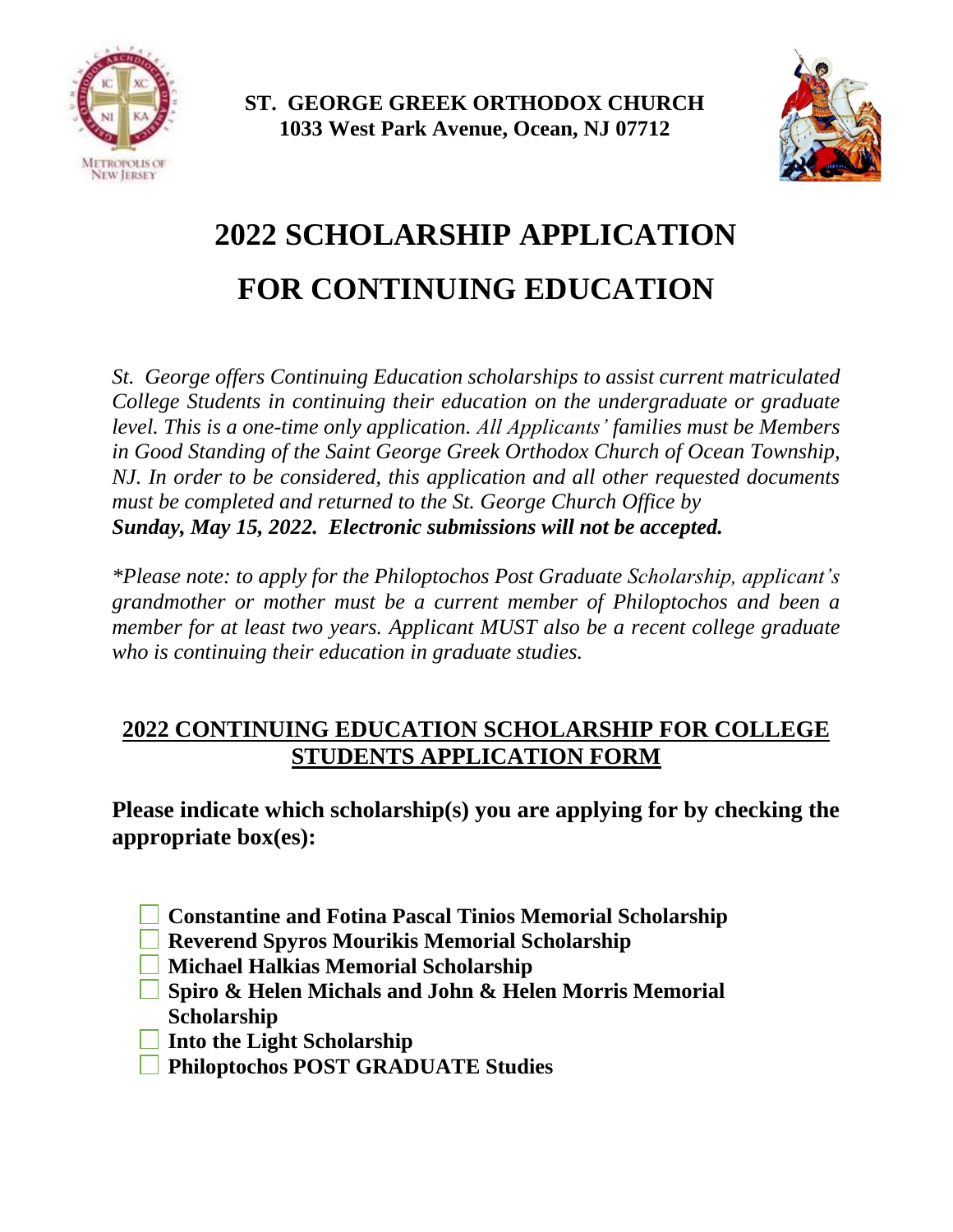



### PERSONAL INFORMATION:

| NAME:                              |                                                     |                                                                               |                    |
|------------------------------------|-----------------------------------------------------|-------------------------------------------------------------------------------|--------------------|
|                                    | (Last)                                              | (First)                                                                       | (Middle I.)        |
| <b>HOME ADDRESS:</b>               |                                                     |                                                                               |                    |
|                                    |                                                     |                                                                               |                    |
|                                    | (Zip Code)                                          |                                                                               | (Telephone Number) |
| DATE & PLACE OF BIRTH:             |                                                     |                                                                               |                    |
|                                    |                                                     | Please list any extra Curricular Activities you are involved with in College: |                    |
|                                    | What are your career plans after graduation:        |                                                                               |                    |
|                                    |                                                     |                                                                               |                    |
| Institution you are now attending: |                                                     | $\text{(city/state)}$                                                         |                    |
|                                    |                                                     | (College) Sports or academic activities and any special recognition received: |                    |
|                                    |                                                     |                                                                               |                    |
|                                    | What profession you are planning to pursue and why? |                                                                               |                    |
|                                    |                                                     |                                                                               |                    |
|                                    |                                                     |                                                                               |                    |
|                                    |                                                     |                                                                               |                    |
|                                    |                                                     |                                                                               |                    |
|                                    |                                                     |                                                                               |                    |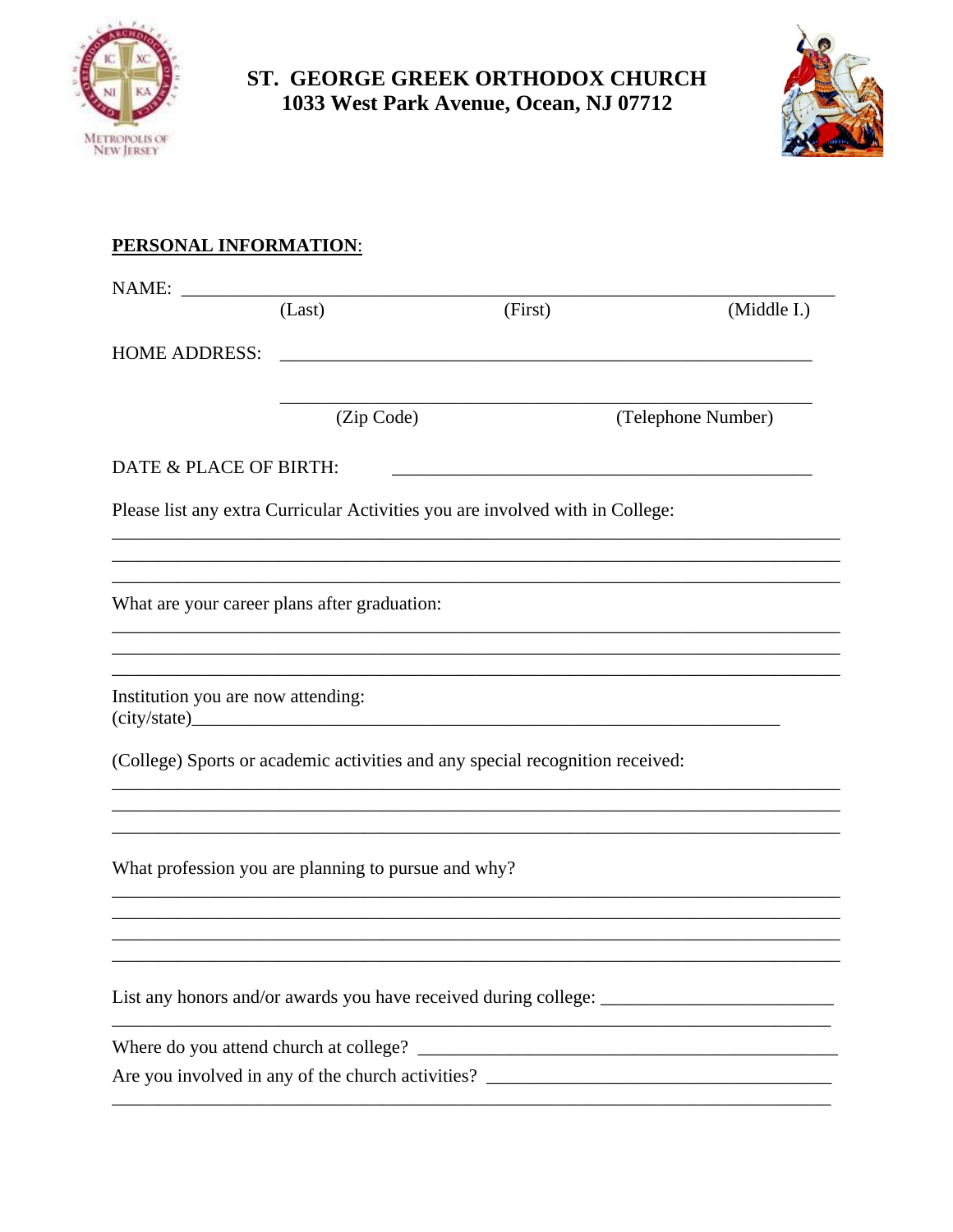



### **ESSAYS:**

Please attach a type written 250-300 word essay for each scholarship you are applying for based on the specific topic:

**Constantine & Fotina Pascal Tinios Scholarship**: Explain why you merit this scholarship

**Into the Light Scholarship**: How has mental health affected your life or someone you know and how can you help make a difference?

**Philoptochos POST GRADUATE Scholarship**: What is the meaning of Philanthropy in your life?

**Reverend Spyros Mourikis Memorial Scholarship:** For a student attending Helenic College or Holy Cross School of Theology declaring Seminarian Status

**Michael Halkias Memorial Scholarship:**

**Spiro& Helen Michals and John & Helen Morris Memorial Scholarship:**

Financial Considerations: What are your anticipated yearly college costs:

Tuition: \_\_\_\_\_\_\_\_\_\_\_\_\_\_\_\_\_\_\_\_\_\_\_\_\_\_\_\_\_\_\_\_\_\_\_ Room and Board:

Books: \_\_\_\_\_\_\_\_\_\_\_\_\_\_\_\_\_\_\_\_\_\_\_\_\_\_\_\_\_\_\_\_\_\_\_\_

Please list any financial hardships that should be taken into consideration by the Committee:

\_\_\_\_\_\_\_\_\_\_\_\_\_\_\_\_\_\_\_\_\_\_\_\_\_\_\_\_\_\_\_\_\_\_\_\_\_\_\_\_\_\_\_\_\_\_\_\_\_\_\_\_\_\_\_\_\_\_\_\_\_\_\_\_\_\_\_\_\_\_\_\_\_\_\_\_\_\_ \_\_\_\_\_\_\_\_\_\_\_\_\_\_\_\_\_\_\_\_\_\_\_\_\_\_\_\_\_\_\_\_\_\_\_\_\_\_\_\_\_\_\_\_\_\_\_\_\_\_\_\_\_\_\_\_\_\_\_\_\_\_\_\_\_\_\_\_\_\_\_\_\_\_\_\_\_\_ \_\_\_\_\_\_\_\_\_\_\_\_\_\_\_\_\_\_\_\_\_\_\_\_\_\_\_\_\_\_\_\_\_\_\_\_\_\_\_\_\_\_\_\_\_\_\_\_\_\_\_\_\_\_\_\_\_\_\_\_\_\_\_\_\_\_\_\_\_\_\_\_\_\_\_\_\_\_

\_\_\_\_\_\_\_\_\_\_\_\_\_\_\_\_\_\_\_\_\_\_\_\_\_\_\_\_\_\_\_\_\_\_\_\_\_\_\_\_\_\_\_\_\_\_\_\_\_\_\_\_\_\_\_\_\_\_\_\_\_\_\_\_\_\_\_\_\_\_\_\_\_\_\_\_\_\_ \_\_\_\_\_\_\_\_\_\_\_\_\_\_\_\_\_\_\_\_\_\_\_\_\_\_\_\_\_\_\_\_\_\_\_\_\_\_\_\_\_\_\_\_\_\_\_\_\_\_\_\_\_\_\_\_\_\_\_\_\_\_\_\_\_\_\_\_\_\_\_\_\_\_\_\_\_\_ \_\_\_\_\_\_\_\_\_\_\_\_\_\_\_\_\_\_\_\_\_\_\_\_\_\_\_\_\_\_\_\_\_\_\_\_\_\_\_\_\_\_\_\_\_\_\_\_\_\_\_\_\_\_\_\_\_\_\_\_\_\_\_\_\_\_\_\_\_\_\_\_\_\_\_\_\_\_

Names and ages of other children in the family and the School or College they attend: